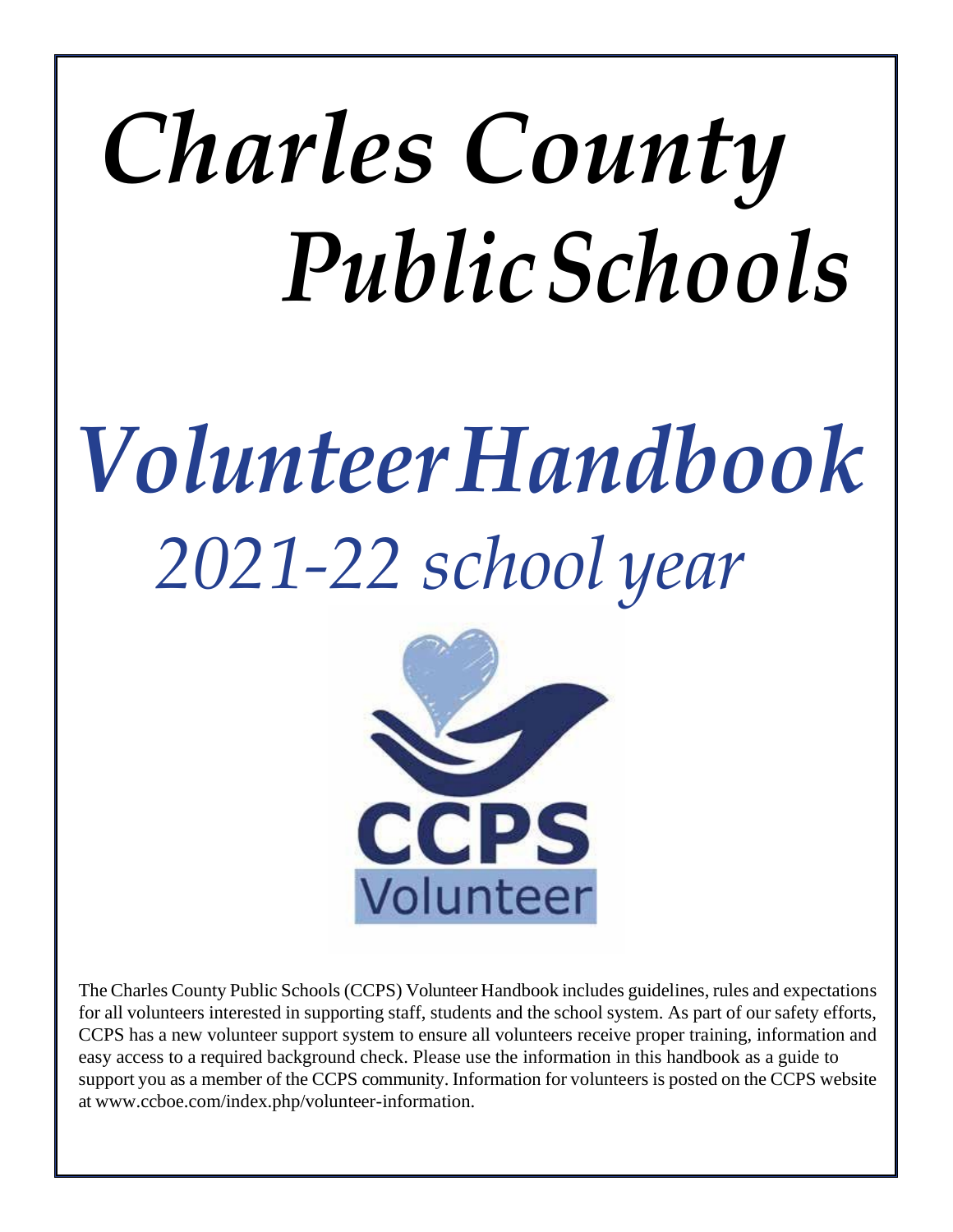## *Dear Charles County Public Schools Volunteers:*

Welcome to our partnership of teachers, staff, administrators, parents and community members who help make Charles County Public Schools (CCPS) great.

Together we make a difference in the lives of students. Thank you for volunteering and helping CCPS provide high-quality instruction in a safe environment in every school, for each student. Your role as a volunteer provides tremendous support for children.

As part of our safety efforts, CCPS has a new volunteer support system to ensure you get proper training, information and easy access to a background check. Please use the information in this handbook to guide and support you as a member of the CCPS com- munity. Thank you for making a difference by volunteering and partnering with Charles County Public Schools.

Sincerely,

Maria V. Navarro, Ed.D. Superintendent of Schools



**Board of Education**

*Latina L. Wilson, Chairman Virginia R. McGraw, Vice Chairman Jennifer S. Abell Tajala Battle-Lockhart Elizabeth C. Brown David Hancock Michael Lukas Ian Herd, Student Member*

#### **Charles County Public Schools**

Maria V. Navarro, Ed.D. *Superintendent of Schools*

Kevin Lowndes *Deputy Superintendent*

Karen M. Acton *Assistant Superintendent of Fiscal Services*

Michael L. Heim *Assistant Superintendent of Supporting Services*

Nikial M. Majors *Assistant Superintendent of Human Resources*

The Charles County public school system does not discriminate based on race, color, religion, national origin, sex, sexual orientation, gender identity, age or disability in its programs, activities or employment practices. For inquiries, please contact Kathy Kiessling, Title IX/ADA/Section 504 Coordinator (students) or Nikial Majors, Title IX/ADA/Section 504 coordinator (employees/ adults), at Charles County Public Schools, Jesse L. Starkey Administration Building, P.O. Box 2770, La Plata, MD 20646; 301-932-6610/301-870-3814. For special accommodations call 301-934-7230 or TDD 1-800-735-2258 two weeks prior to the event. CCPS provides nondiscriminatory equal access to school facilities in accordance with its Use of Facilities rules to designated youth groups (including, but not limited to, the Boy Scouts).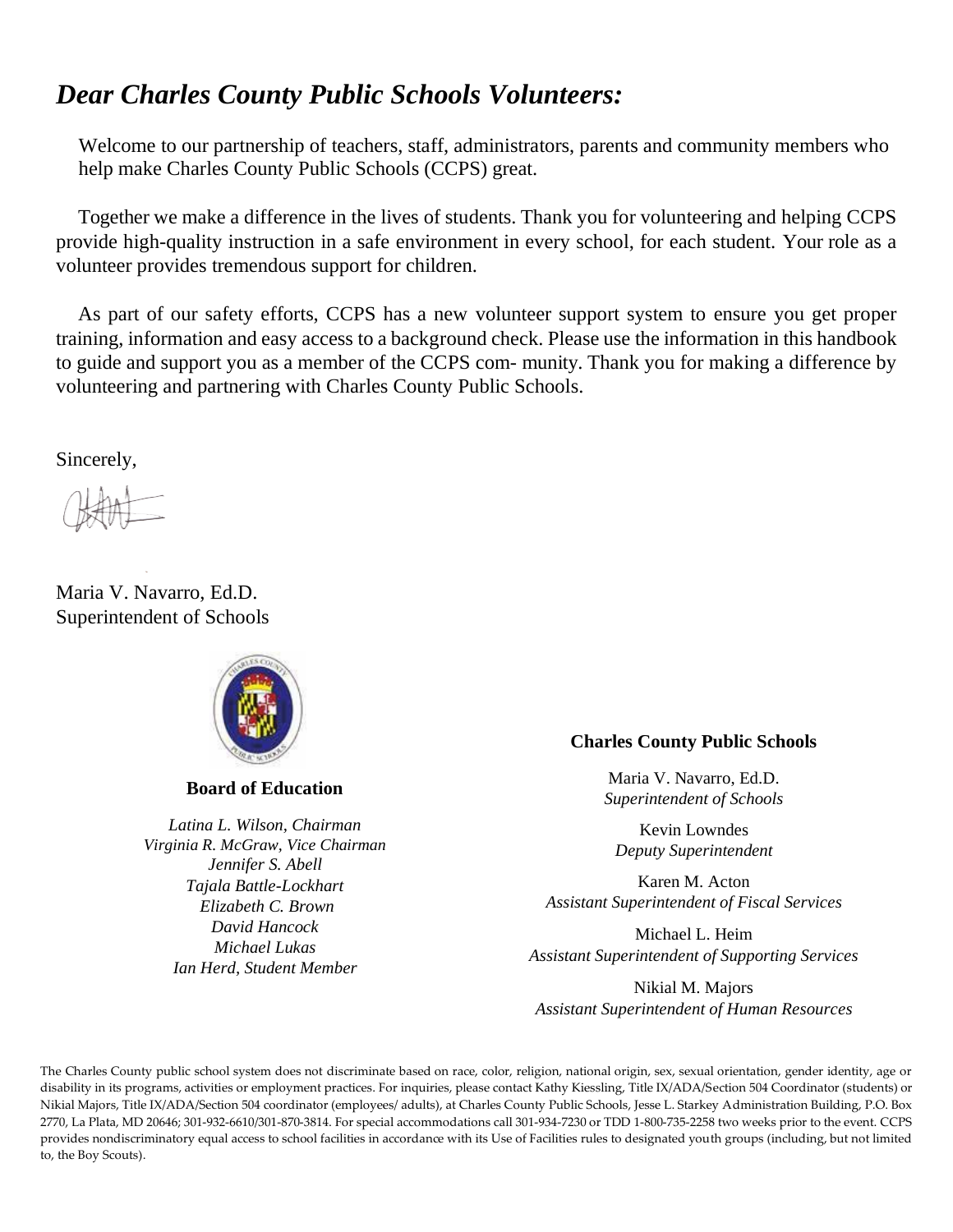Volunteers assist CCPS employees and supplement student services and learning opportunities. Although volunteers are not paid staff members, they are expected to follow CCPS policies, rules and procedures at all times. On the following pages, you will learn how to sign up to volunteer in CCPS, what training you need, CCPS guidelines and responsibilities, safety procedures and other helpful resources for volunteers.

If you have questions, please contact your child's school principal or the Office of School Safety and Security at 301-392-5551.

| Volunteer Screening Process | $\overline{4}$ |
|-----------------------------|----------------|
|                             | $\overline{4}$ |
| CCPS Volunteer Guidelines   | $4 - 5$        |
|                             | 6              |
|                             | 6              |
| Protecting our Volunteers   | $\overline{7}$ |
|                             | $\overline{7}$ |
|                             | 7              |
|                             | $7 - 8$        |
| How to Sign Up to Volunteer | 8              |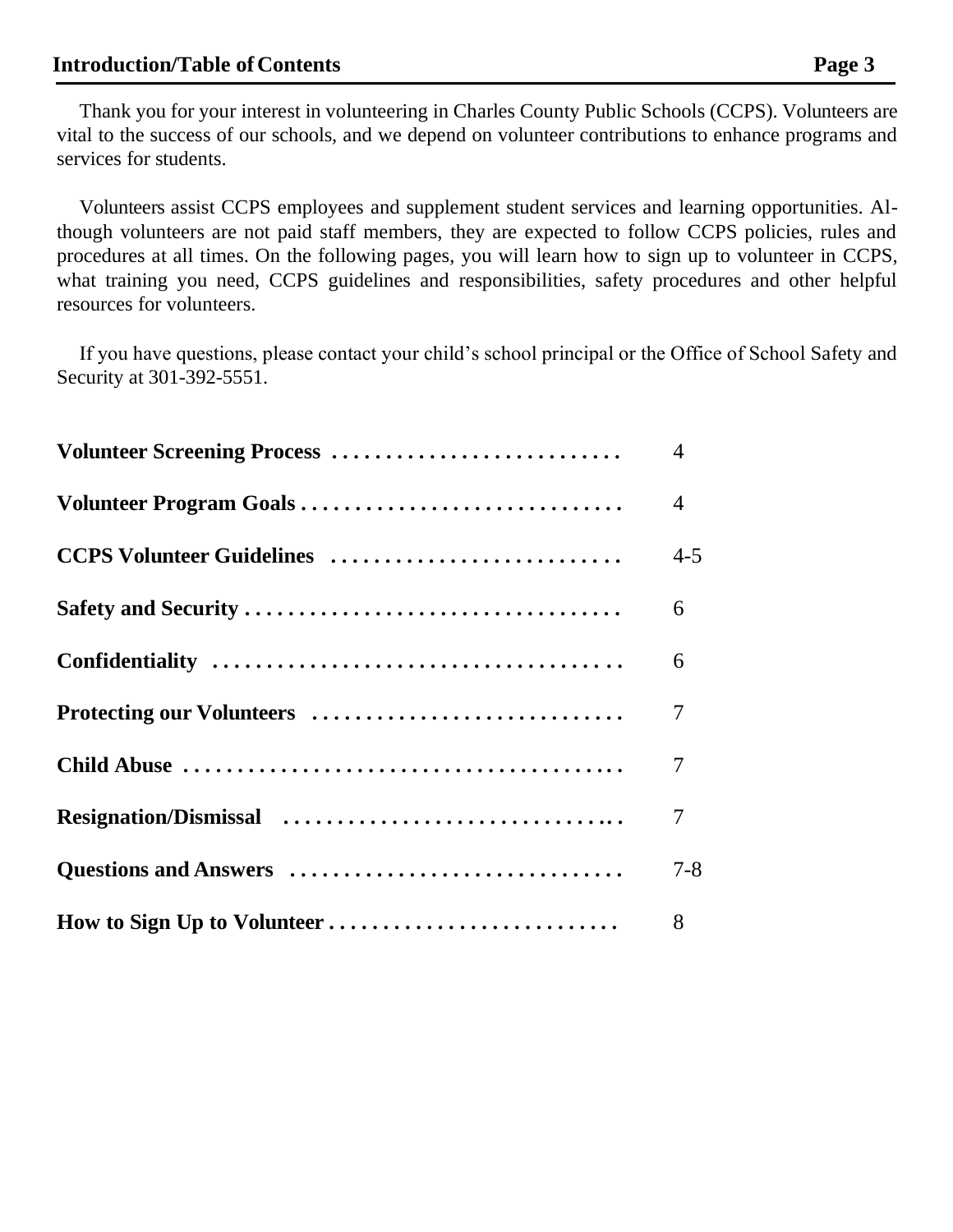## *Volunteer Screening Process*

<span id="page-3-0"></span>Charles County Public Schools pays for volunteer background checks. CCPS identifies volunteers as follows:

#### **Volunteers**

- Volunteers are required to complete a background check and sex offender registry check.
- Sample activities include mentor, tutor, non-paid coaches/sponsors, overnight and day trip chaperones, reading/math partners, parent group organization officers (PTO, boosters, team parents, etc.).

#### **Visitors**

• All visitors must sign in at the school/center office. Visitors must present photo identification and sign in on a designated office computer that not only allows us to track who is in CCPS schools and buildings, but also screens visitors through the National Sex Offender Registry.

#### <span id="page-3-1"></span>**Volunteer Program Goals**

- Volunteers support teachers and staff with curriculum and school programs.
- Volunteers expand parent and community involvement with CCPS while meeting the unique needs of our students.
- Volunteers help school staff and students with extracurricular activities and afterschool programs.
- Volunteers provide supervision and direction for students while participating in off-site learning opportunities like field trips.
- Volunteers offer direct support to students needing assistance with assigned tasks.

## *CCPS Volunteer Guidelines*

#### <span id="page-3-2"></span>**Volunteers should…**

- Complete a volunteer application and background check.
- Sign in at the beginning of each school visit and sign out prior to leaving school grounds. CCPS uses ScholarChip, a system that tracks who is in our schools each day and also screens all visitors through a national sex offender registry.
- Wear a visible nametag at all times during service. A nametag is provided when you sign in at the office.
- Make every effort to perform volunteer duties in the presence of a CCPS employee and avoid unsupervised, one-on-one student contact.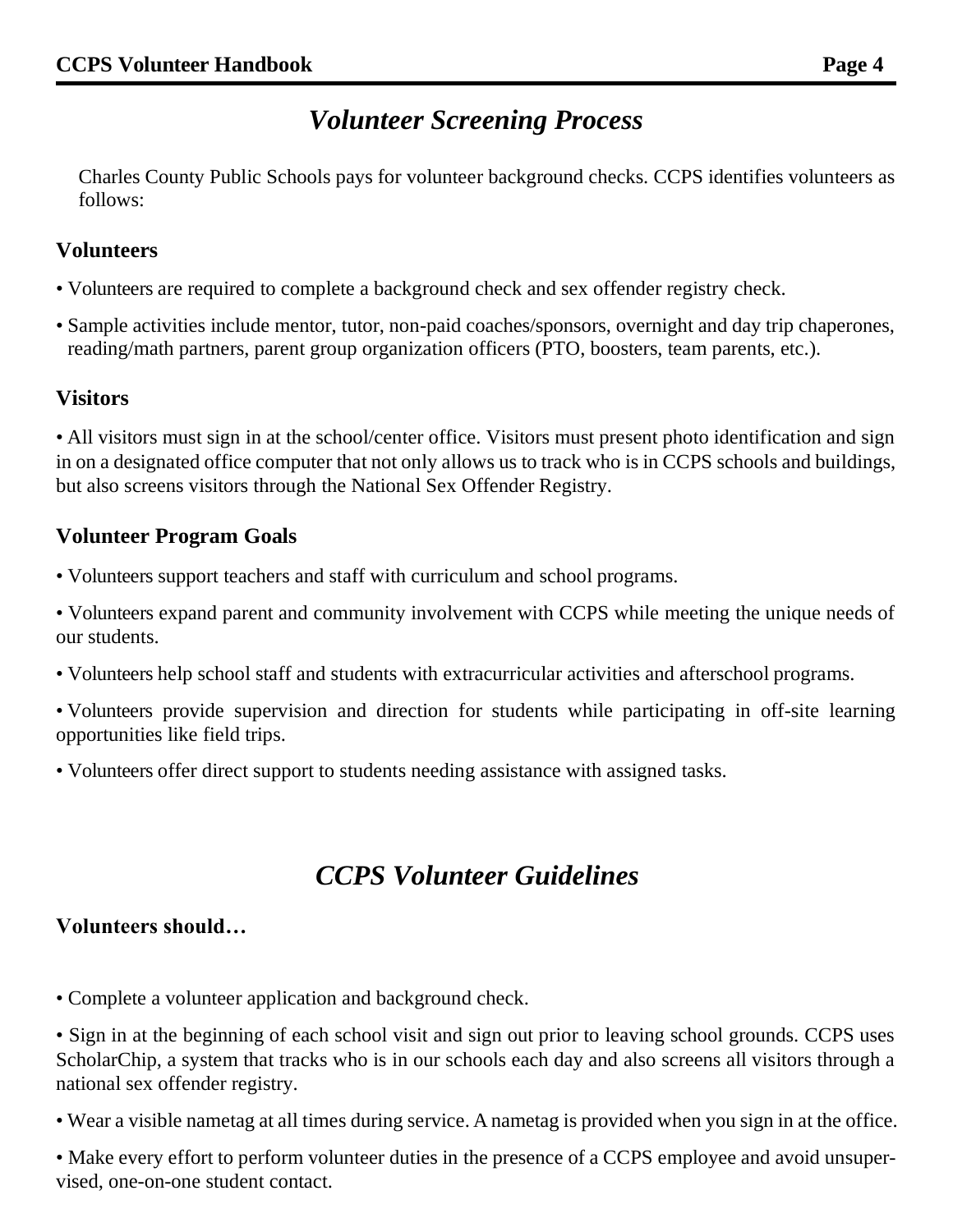• Report immediately to the school principal any expression or behavior that suggests an individual may intend to harm another person or commit an act of violence.

- Work under the direction of professional staff.
- Only be present in the area in which you are assigned.
- Observe all CCPS policies, regulations and school rules.
- Report behavior concerns to a teacher or school administrator.

• Maintain strict confidentiality concerning information you might see or hear about students or staff, including grades, records and abilities.

• Refrain from using electronic devices while volunteering except to call for assistance in an emergency. CCPS electronic devices, such as computers, may not be used for personal business.

• Set a good example for students by your manner, appearance and behavior. Dress appropriate to the work setting and assignment. The principal has the discretion to determine whether attire is disruptive to the educational process.

- Maintain communication with your volunteer supervisor.
- Conduct yourself to the standards of behavior, which secures maximum education benefits.
- Maintain good public relations and contribute to individual and group safety.
- Notify the school as soon as possible if you are unable to come at a scheduled volunteer time.

#### **Volunteers should not…**

- Discipline students.
- Bring visitors, children, siblings or others in their care to the volunteer site.

• Take photographs or videos of students unless requested by a teacher or administrator for a school project.

- Post any student photographs, videos or information on any social media network.
- Give medication to students; only school nurses may dispense medicine.
- Touch students in any way that is aggressive, disciplinary or sexual in nature.
- Touch a student's personal belongings.

• Share contact information with students, including phone numbers, addresses, email or social media sites.

• Bring any food or drinks intended for student consumption due to potential student allergies.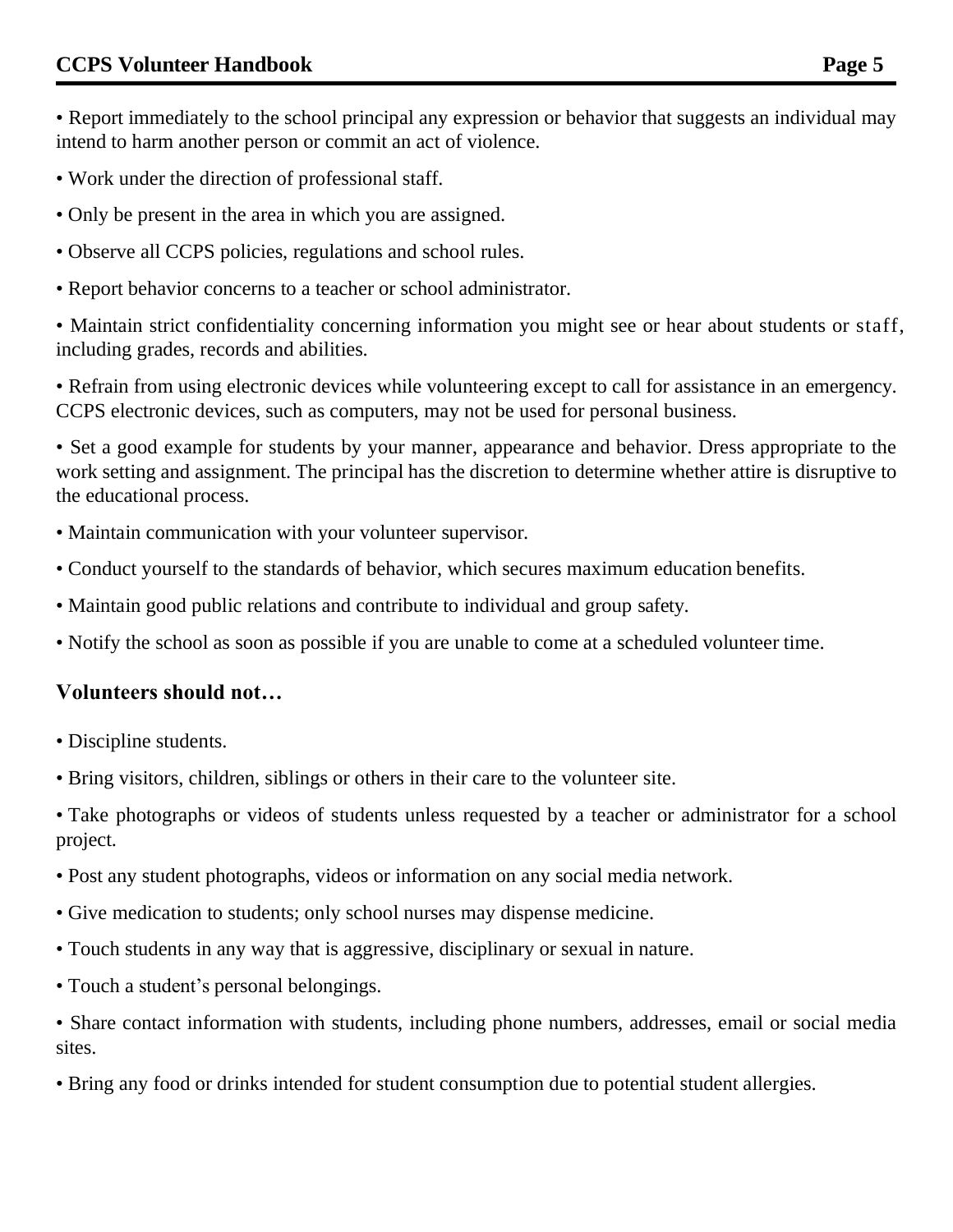## *Safety and Security*

<span id="page-5-0"></span>All volunteers are screened through a national sex offender registry. CCPS requires an additional background check for volunteers who have regular contact with students.

Volunteers who are cleared through a confidential background check are placed on a school or center list. School administrators will contact volunteers when there is a school/student need that matches a volunteer's interest or skills.

All volunteers and visitors must sign in at the school office on arrival. CCPS uses a system called ScholarChip for check in and out. When volunteers visit any school for the first time, they will be asked to present a government-issued photo identification or a driver's license to a staff member in the school office. The identification/license will be scanned. CCPS collects the following information: your photo, name and date of birth. The system compares your information against sex offender data nationwide. If your name appears on any of the lists or you refuse to scan your identification/license, you will not be allowed to access the school. On subsequent visits, you only need to scan your identification and your name will be selected from an existing list of previous visitors. Your information is not shared outside the school and is kept on a secure server.

Please sign out when you leave so administrators know you are no longer in the building. Thank you for helping CCPS keep our students, staff and schools safe.

## *Confidentiality*

<span id="page-5-1"></span>Volunteers may not share any confidential information that they learn from their time spent volunteering at a school.

CCPS students have the right to confidentiality of their information. Additionally, Congress has addressed the privacy-related concerns of educators, parents and students by enacting the Family Educational Rights and Privacy Act (FERPA). Your volunteer service with CCPS assumes an obligation to maintain student confidentiality. Volunteers who violate confidentiality laws by disclosing confidential information will be dismissed.

Confidentiality is the protection of all personally identifiable data, information and records collected, used or maintained by CCPS. Volunteers will not have unauthorized access to student records or any confidential records at the schools. Confidentiality requirements also apply to discussions about astudent.

Parents, friends or community members may ask you questions about a student's problems or progress. You must refer all questions to an authorized school employee. You may not share information about a student, even with members of your own family or the student's family.

Remember, violating a student's confidentiality is against the law.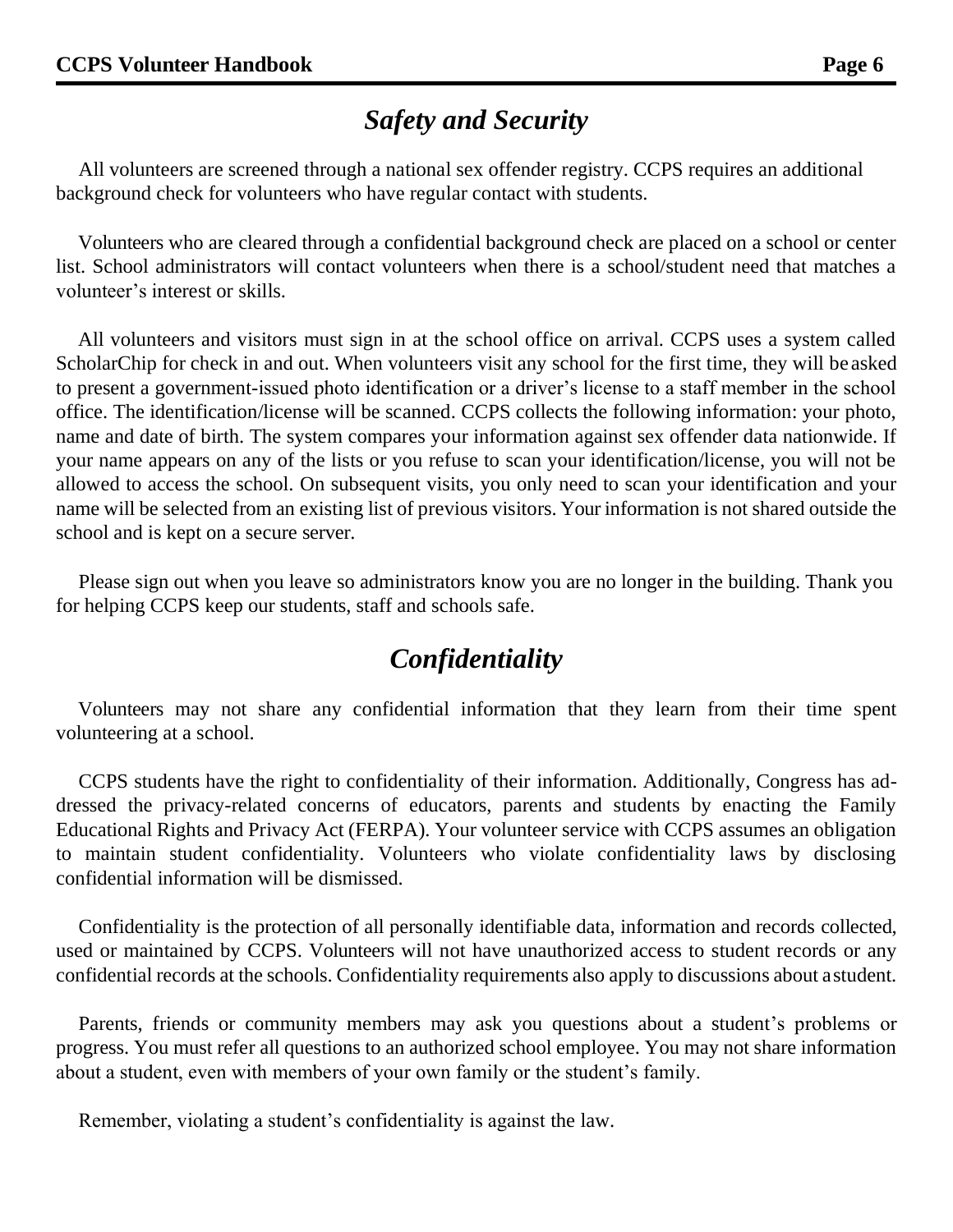## *Protecting Our Volunteers*

<span id="page-6-0"></span>Please stay in sight of school staff when working with students. Make sure you are working in an open, visible area and do not allow yourself to be in a situation where your actions might be misconstrued. Avoid physical contact beyond handshakes and high fives.

## *Child Abuse Reporting*

All CCPS employees and volunteers are required by state law and the Board of Education to report suspected child abuse or neglect cases to the Department of Social Services or the appropriate law enforcement agency. Any parent or student who would like to report child abuse or neglect is encouraged to call the Charles County Department of Social Services at 301-392-6400, or the Charles County Sheriff's Office at 301-932-2222, or the National Child Abuse Hotline at 800-422-4453.

## *Resignation and Dismissal*

If you decide not to continue volunteering with CCPS, please inform your school principal and those you work with directly. CCPS reserves the right to discontinue the volunteer relationship with any individual at any time.

## *Questions and Answers*

<span id="page-6-1"></span>**Q**. I signed up to volunteer last school year. Do I need to sign up again?

**A**. Yes, all volunteers must sign up this year and each subsequent year. Volunteers complete online training and agree to a background check, which is valid for one school year. You will receive an email when the background check is complete and you are approved.

**Q**. I have children at multiple schools. Do I need to fill out multiple registration forms?

**A**. No. You have the option of selecting three schools when you fill out the volunteer forms. You will only be contacted to volunteer at the schools you have expressed an interest in helping.

**Q**. My child's teacher knows my schedule and me. Do I really have to check in and out in the office every time I volunteer?

**A**. Yes. The sign-in process helps school administrators track volunteer involvement, who is in the building, and keep students safe.

**Q**. How soon after completing training and turning in my application can I start volunteering?

**A**. You may begin volunteering once you have received notice that you have been approved to volunteer